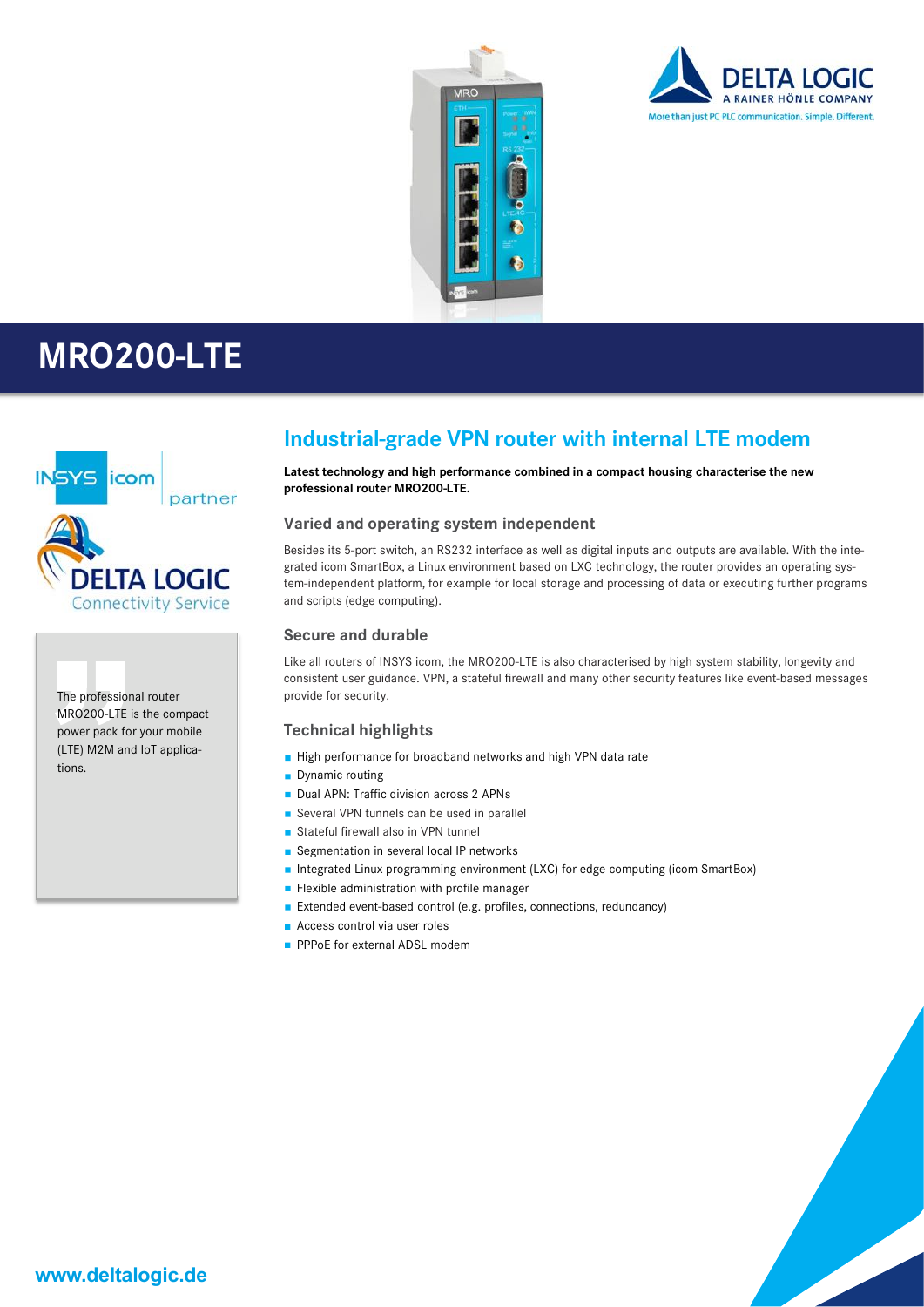

## **Technical details**

**Mobile communication**

| <b>Frequency bands</b> *  | 4G/LTE*: 800, 900, 1.800, 2.100, 2.600 MHz; LTE Cat. 3 (DL: max.<br>100 Mbps, UL: max. 50 Mbps)<br>3G/UMTS/HSPA: 900, 1.800, 2.100 MHz; UMTS, HSPA+ (DL: max.<br>42 Mbps, UL: max. 5,76 Mbps)<br>2G/GPRS/EDGE: 900, 1.800 MHz; GPRS/EDGE Class 12 (DL: max.<br>237 kbps, UL: max. 237 kbps)                                                                                                                                                                        |
|---------------------------|--------------------------------------------------------------------------------------------------------------------------------------------------------------------------------------------------------------------------------------------------------------------------------------------------------------------------------------------------------------------------------------------------------------------------------------------------------------------|
| <b>Antenna connection</b> | 2x SMA female (2G/3G/4G: Main, 3G: Rx Diversity, LTE: MIMO)                                                                                                                                                                                                                                                                                                                                                                                                        |
| <b>SIM</b>                | Slot for 1 Mini-SIM card (2FF), locked                                                                                                                                                                                                                                                                                                                                                                                                                             |
| <b>Router</b>             |                                                                                                                                                                                                                                                                                                                                                                                                                                                                    |
| <b>Function</b>           | Up to 5 IP networks local (LAN) or as WAN, VLAN incl. tags and trunk<br>ports; own DHCP server per IP network, static routing, routing priori-<br>ty configurable; dynamic routing OSPF, BGP, RIP, RIPv2, RIPng;<br>netfilters: DNAT, SNAT, IP/port forwarding, netmapping, IP filters<br>(stateful firewall), DNS relay, dynDNS support, Dual APN: traffic<br>division across 2 APNs - e.g. for separating payload and manage-<br>ment data (only cellular radio) |
| <b>Security</b>           | OpenVPN (client and server), IP filters (stateful firewall) also in VPN<br>tunnel, several VPN tunnels in parallel possible, IPsec, GRE (incl.<br>multi-port), DMVPN, PPTP server                                                                                                                                                                                                                                                                                  |
| <b>Redundancy</b>         | WAN chains: several WAN accesses configurable (prioritised and<br>event-controlled), WAN groups: parallel operation of WAN interfaces<br>or VPNs, several OpenVPN servers, additional redundancy via further<br><b>MRcards</b>                                                                                                                                                                                                                                     |

#### **Ethernet switch, interfaces**

| <b>Ports</b>                                | 5x RJ45, 10/100 MBit/s, full/half-duplex, auto MDI-X, 1.5 kV isola-<br>tion voltage                                                                                                                    |
|---------------------------------------------|--------------------------------------------------------------------------------------------------------------------------------------------------------------------------------------------------------|
| <b>Function</b>                             | Each port can be freely assigned to the IP networks, link up/down<br>detection, configuration port                                                                                                     |
| <b>Digital inputs</b>                       | 2x digital inputs, 1x low-active, 1x high-active (as per EN 61131-2,<br>Type 1)                                                                                                                        |
| <b>Digital outputs</b>                      | 1x Open collector output                                                                                                                                                                               |
| <b>Events (selection)</b>                   | Change: input, Ethernet port, WAN chain, profile, supply input, cellu-<br>lar field strength; timer expiry, firewall violation, login attempt detec-<br>tion, pulse sequence at digital input, counter |
| <b>Event-controlled actions (selection)</b> | E-mail messages, SMS, SNMP traps, MCIP, start timer, profile switch-<br>ing, connection switching, reset, log out/turn off modem, activate<br>firmware                                                 |

*\* Please check the availability of the LTE frequencies in the planned operating area*



"Since I use your remote maintenance solution, everything is going great. I have never had problems here."

### **www.deltalogic.de**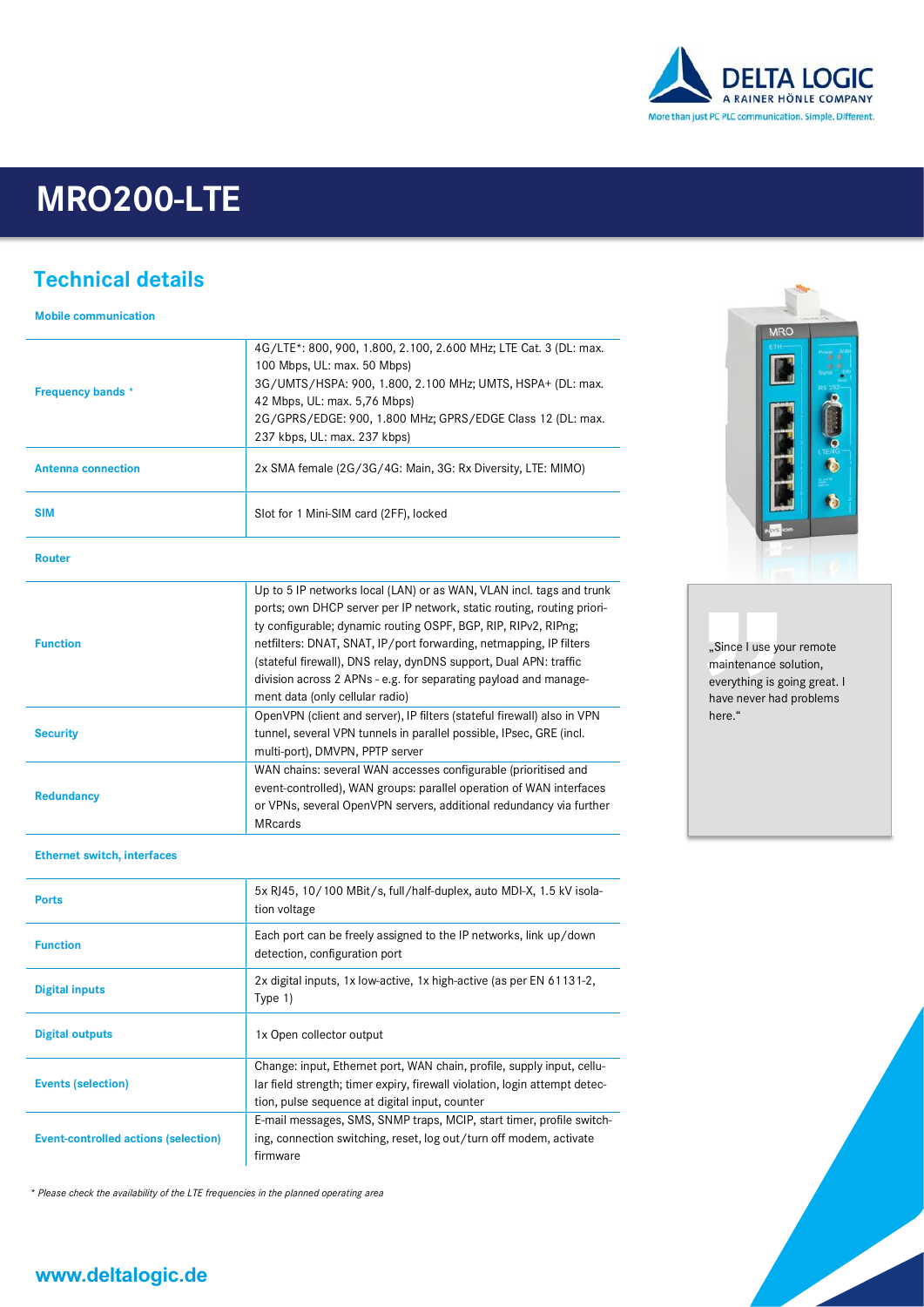



Create VPN connection easily and securely. With the DELTA LOGIC Connectivity Service.

https://connectivity.deltalo gic.de

| <b>Serial interface</b> |
|-------------------------|
|                         |

| <b>RS 232 (Serial 1)</b>   | 1 x RS232/D-Sub-9 (m)                                                                                                                                                                                                                      |
|----------------------------|--------------------------------------------------------------------------------------------------------------------------------------------------------------------------------------------------------------------------------------------|
| <b>Functions</b>           | Serial-Ethernet gateway (incoming and outgoing connections, Mod-<br>bus TCP/RTU gateway, modem emulation, editable AT answer list,<br>phone number conversion to IP addresses), PPPoE for external ADSL<br>modem)                          |
| <b>Operation</b>           |                                                                                                                                                                                                                                            |
| <b>Wizards</b>             | Configuration of connection incl. VPN, adding LAN networks, quick<br>start of DELTA LOGIC Connectivity Service                                                                                                                             |
| <b>Help</b>                | Web interface with inline help texts, online help, FAQ, exemplary<br>profiles, plausibility check                                                                                                                                          |
| <b>Configuration</b>       | Local and remote web interface (http, https; with session manage-<br>ment), command line interface (CLI), Telnet, SSH, ASCII and binary<br>file (also for backup), configuration management with switchable<br>profiles (event-controlled) |
| <b>Indications (LEDs)</b>  | Power, WAN (internet connection), 1x configurable, 1x signal (for<br>cellular radio)                                                                                                                                                       |
| <b>Authentication</b>      | Several users, different user roles and rights, RADIUS                                                                                                                                                                                     |
| <b>Diagnosis</b>           | Comprehensive log files, support package, integrated help functions,<br>diagnosis tools: ping, tcpdump, traceroute, DNS lookup, AT com-<br>mands                                                                                           |
| <b>Firmware updates</b>    | Incremental, fail-safe, automated via update server (http, ftp, https,<br>ftps)                                                                                                                                                            |
| <b>Edge Computing</b>      |                                                                                                                                                                                                                                            |
| <b>Icom SmartBox</b>       | Linux programming environment: creation of LXC containers for<br>programs and scripts (apps), ARMv7 CPU, 192 MB RAM, 2 GB flash<br>memory                                                                                                  |
| <b>Additional features</b> | NTP client and server, buffered real-time clock                                                                                                                                                                                            |
| <b>Supply</b>              |                                                                                                                                                                                                                                            |
| <b>Voltage</b>             | 12  24 V DC ( $\pm$ 20%)                                                                                                                                                                                                                   |
| <b>Terminals</b>           | 5-pin push-in terminal connectors (maintenance free), rigid/flexible<br>conductors up to 2.5 mm <sup>2</sup>                                                                                                                               |
| <b>Power consumption</b>   | typical approx. 2.5 W, max. 8.0 W                                                                                                                                                                                                          |